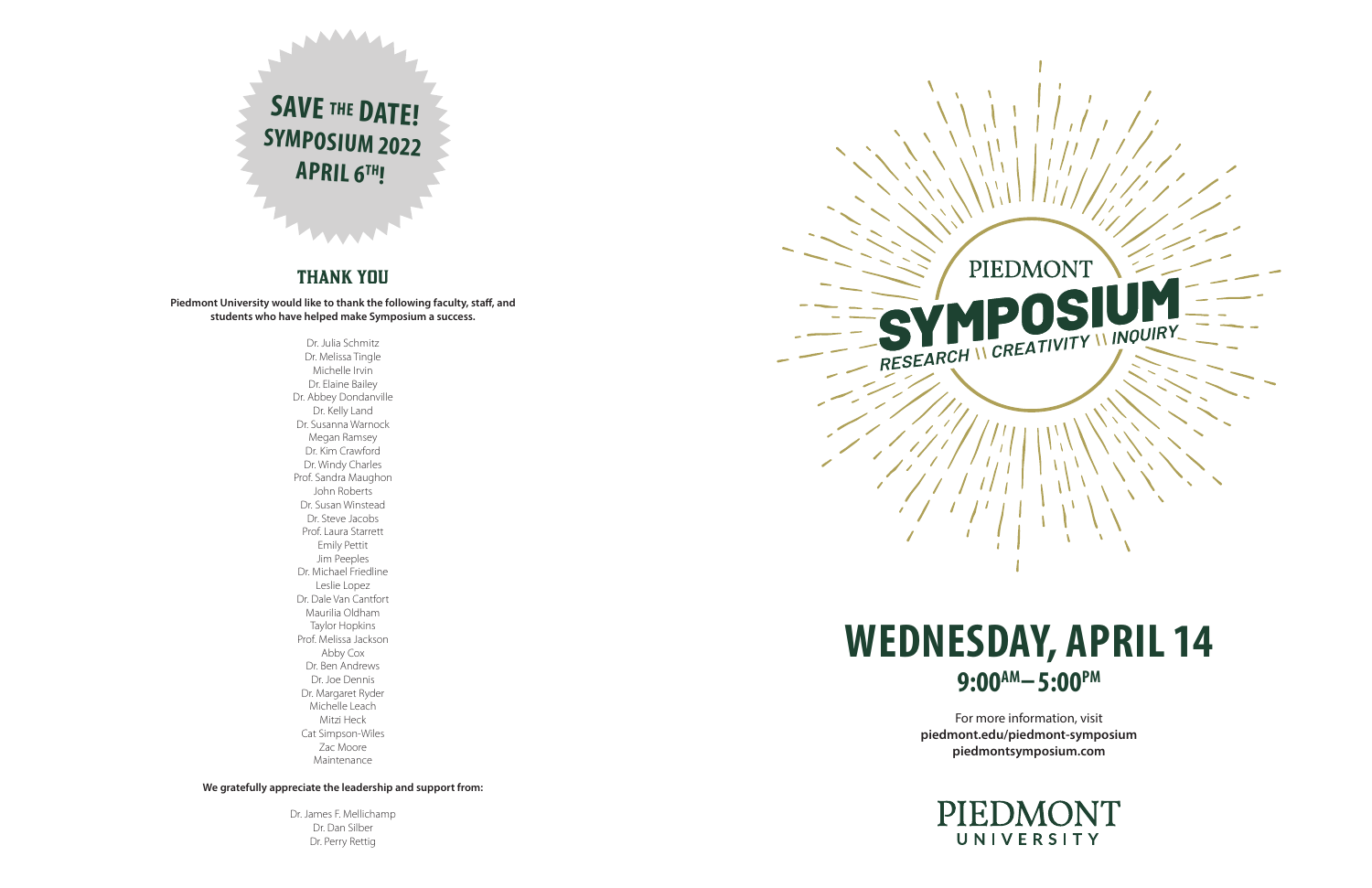|                             | <b>Session 1</b><br>9:00-10:00                                                                                                                                                                                                                                                                                                                                                                                                                                                                                                                                                            | <b>Session 2</b><br>10:10-11:10                                                                                                                                                                                                                                       | <b>Session 3</b><br>11:20-12:20                                                                                                                                                                                                                                                                                                                                                     | <b>Session 4</b><br>12:30-1:30                                                                                                                                                                                                                                                                                    | <b>Session 5</b><br>1:40-2:40                                                                                                                                                                                                                                                                                                                                                                                                                                                                                                                               | Session 6<br>2:50-3:50                                                                                                                                                                                                                                                                                                                                                                                                                                                                                                                              | <b>Session 7</b><br>4:00-5:00                                                                                                                                                                                                                                                                                                                                                                                                                                                                   |
|-----------------------------|-------------------------------------------------------------------------------------------------------------------------------------------------------------------------------------------------------------------------------------------------------------------------------------------------------------------------------------------------------------------------------------------------------------------------------------------------------------------------------------------------------------------------------------------------------------------------------------------|-----------------------------------------------------------------------------------------------------------------------------------------------------------------------------------------------------------------------------------------------------------------------|-------------------------------------------------------------------------------------------------------------------------------------------------------------------------------------------------------------------------------------------------------------------------------------------------------------------------------------------------------------------------------------|-------------------------------------------------------------------------------------------------------------------------------------------------------------------------------------------------------------------------------------------------------------------------------------------------------------------|-------------------------------------------------------------------------------------------------------------------------------------------------------------------------------------------------------------------------------------------------------------------------------------------------------------------------------------------------------------------------------------------------------------------------------------------------------------------------------------------------------------------------------------------------------------|-----------------------------------------------------------------------------------------------------------------------------------------------------------------------------------------------------------------------------------------------------------------------------------------------------------------------------------------------------------------------------------------------------------------------------------------------------------------------------------------------------------------------------------------------------|-------------------------------------------------------------------------------------------------------------------------------------------------------------------------------------------------------------------------------------------------------------------------------------------------------------------------------------------------------------------------------------------------------------------------------------------------------------------------------------------------|
| Screening Room Swanson 129  | Chipotle's Struggle<br>with Food Safety<br>Savanna Kennedy<br>Brenda Lartey<br><b>Brandon Gregory</b><br>Ernesto Platas<br><b>Should Directors Shine</b><br><b>Light on Dark Money?</b><br>Sara McKellar<br>Justin Quick<br>Michael Clardy<br><b>Brittany Devane</b>                                                                                                                                                                                                                                                                                                                      | <b>Ethical Concerns</b><br><b>Around Limiting</b><br><b>Stock Buys</b><br>Katherine Fernandez<br>Mattie Morris<br>Geeth Mahagamage<br>Mario Perezcassar<br>"Pay Day lending"<br>Ethan Darrow<br>Susan Chastain<br>Lule Tekilemarian Jason<br>Grexa<br>William Richter | <b>Solving the Dating</b><br>Problem<br>Carter Ballstadt<br>Cameron Earls<br><b>Matching Roommates</b><br>Nate Moser<br>Danny Lin<br>Nolan Ledbetter<br>Picking a Major<br>Jiro Kurokawa<br>Jordan Foote                                                                                                                                                                            | <b>The Theatre Student</b><br><b>Marketing Team: A</b><br><b>High Impact</b><br><b>Practice Easily Adapted</b><br>for Any Department<br>Jo Collinson<br>Jonathan Furlow<br>Elizabeth Carver<br>Matt Bramlett<br>Jordan Hicks<br>Will Akins<br><b>MSMA Marie Cochran</b><br>Catalog<br>Sarah Bittner<br>AJ Goodloe | <b>Ghost Games-Analysis</b><br>of emotional behavior<br>in Piedmont Sports<br>during COVID-19<br>Geeth Mahagamage<br>Megan Zeldenhust<br>John Ward<br>American marketing<br>associations 7th<br>annual conference<br>Mario Perezcassar<br><b>Quality Analysis of</b><br><b>Children's Book</b><br>Academy<br>Savanna Kennedy<br>Steve Franklin<br>Carter Ballstadt                                                                                                                                                                                          | <b>Solving Everyday</b><br>Problems with 3D<br>Printing<br>Sarah Bittner<br>Hannah Oliver<br>The Death of<br>Innocence in "The<br>Spirit of the Beehive"<br>Jaycie Ponce<br>Truth vs Fact: How<br><b>Investigative Authors</b><br><b>Shape American</b><br>Journalism<br>Hadley Cottingham                                                                                                                                                                                                                                                          | Discovering the<br><b>Psychological Gesture</b><br>in Shakespearean and<br><b>Chekhovian Characters</b><br>Johnny Goodwyn<br>Matthew Poe<br>Dante Wilson<br>lan Williams<br><b>Madison Clements</b><br>Lydia Todd<br>Recorded session on<br><b>How to Construct and</b><br>Launch a Professional<br><b>Theatre Website</b><br>Lizzy Carver<br>Where Will I Land?<br><b>Researching Major</b><br><b>Cities in Regard to</b><br><b>Theatrical Employment</b><br>Haley Patterson<br>Kaitlin Connor |
| <b>Auditorium</b><br>Stewar | Data-driven decision<br>making and<br>instruction<br>Leslie O'Neal<br>Rosemary Huff<br>Deana Boiling<br>Wade Crider<br>Margaret Greenwald<br>Classroom<br>Management<br>Kerilee Pruitt<br><b>Habersham Middle</b><br><b>Students Move Online</b><br>Carrie Farmer<br>Kaitlyn House<br><b>Habersham County's</b><br><b>Primary Teachers</b><br><b>Feelings about Virtual</b><br>Learning<br>Kellen Jenkins<br>Jasonya Webb Mercades<br>Canup<br>COVID-19's Impact on<br><b>Teaching and Student</b><br>Learning in the High<br><b>School Classroom</b><br>Robert Dorrian<br>Matthew Buckis | <b>Piedmont Film</b><br><b>Productions</b><br>Chris Barker<br>Caleb Rogers<br>Connor Creedon<br>Aaron Palmer<br><b>Tyler Goins</b>                                                                                                                                    | <b>Bringing Back the</b><br><b>Wooly Mammoth:</b><br><b>Using CRISP/CAS9</b><br>to bring back extinct<br>species.<br>Cameron Granger<br>Spinocerebellar Ataxia<br>Emily Thornton<br>Marissa Taghon<br>Gabriella Hayes<br><b>Huntington's Disease</b><br>Gwyneth Thomas<br>Ashley Pugh<br>Jack Traylor<br>Osteoarthritis<br>Trey Huguley<br><b>Brady McGuire</b><br>Reaghan Anderson | Go grab some lunch<br>and check out some<br>of the Open House<br><b>Events</b><br><b>Swanson Bridge</b><br><b>Stewart Computer Lab</b><br><b>Daniel Computer Lab</b><br><b>Swanson Atrium</b>                                                                                                                     | <b>Acne: Disease</b><br>Investigation<br>Presentation<br>Matthew Luther<br>Anika Nguyen<br>Haley Rizzo<br>Amyotrophic Lateral<br><b>Sclerosis</b><br>Jennifer Broach<br>Madison Hill<br>Grace Beasley<br>Gout<br>Katelyn Dove<br>Madelyn Parris<br>Brayden Brooks<br>Dementia: A disease<br>investigated<br>Marion Sloyan<br>Jillian Addy<br>Autumn Redd<br><b>Spinal Muscular</b><br>Atrophy<br>Alaina McDonald<br>Rylie Dingfelder<br><b>Bradley Geiger</b><br><b>Rickets</b><br>Katherine Navarro<br>Hope Franklin<br>DakotaHendrickson<br>Addie Stewman | Session 6<br>2:50-3:50<br><b>Testing the</b><br>effectiveness of<br>germicides on Gram +<br>and Gram - bacteria's<br>Mindy Garvin-Leighton<br><b>Neonatal Onset</b><br>Multisystem<br><b>Inflammatory Disease</b><br>Hannah Smith<br>Taylor Buckner<br>Abigal Seagraves<br>Polymyostis<br><b>Destiny Deetz</b><br>Amayah Williams<br>Keshawn Maxwell<br>Rosacea<br>Avery McAllister<br>Samantha Seymour<br>Courtney Cates<br>Hampton Perkins<br>Summary of<br><b>Alzheimer's Disease</b><br>Maxwell Shaughnessy<br>Garrett Beagle<br>Anniston Krapf | Lupus<br>Lauren Stone<br>Nicholas Griffin<br>Madeline Pearce<br><b>Burns</b><br>Railey Richardson<br>Chase Krokosky<br>Iman Ollie                                                                                                                                                                                                                                                                                                                                                               |

# **PIEDMONT SYMPOSIUM** | **APRIL 14, 2021**

**Chapel**

# **Bridge by Swanson** 음 **4th floor Daniel Lab** Daniel L 4th floor

**"Interactive Instructional** 

pen

### **The Person in the Black Square has a Question: The Making of Trillium**

Joseph Brovant Kortnie Phillips Madison Gott Victoria Itedjere Rowan Edmonds Jenna Wendel AJ Goodloe Jay Grindle Tabitha Ford Hadley Cottingham Cole Cline

| <b>Session 1</b><br>$9:00 - 10:00$                                                                                                                                                                                                                                                                   | <b>Session 2</b><br>10:10-11:10                                                                                                                                | <b>Session 3</b><br>11:20-12:20                                                                                                                                                                                     |
|------------------------------------------------------------------------------------------------------------------------------------------------------------------------------------------------------------------------------------------------------------------------------------------------------|----------------------------------------------------------------------------------------------------------------------------------------------------------------|---------------------------------------------------------------------------------------------------------------------------------------------------------------------------------------------------------------------|
| The Great Data Heist: The<br><b>History and Future of Data</b><br>Security<br>Noah Aaron<br>Chris Barker<br>Olivia Justus<br>Madison Powers                                                                                                                                                          | From Chants to Billie Ellish:<br>A Look at Musical Aesthetic<br>Catherine Gunn<br>The Effects of Testosterone<br>on the Vocal Mechanism<br>Matthew F. Bramlett | "Directing a Musical<br>a Pandemic"<br>Maggie Hudsor<br>Madison Bentle<br>"Spectrum, the Mu<br>Jessie Reed                                                                                                          |
| <b>Getting Social: The Impact</b><br>of Social Media on Digital<br>Generation<br>Rowan Edmonds<br>John Dills<br>Savannah Richards<br>Anna Watson<br>At a Distance: COVID's<br>Impact on Sports and<br><b>Broadcasters</b><br>Maria Allocco<br>Nick Pope<br><b>Tyler Goins</b><br><b>Fvan LaPorta</b> |                                                                                                                                                                | "Theatre Educati<br>Internship"<br>Preston Welborr<br>"Student Teaching<br>Competition"<br>Rosellyn Miles<br>Hannah Tussey<br>"Lesson Plan"<br>Kayla Griffin<br>"Interactive Instruct<br>Approach"<br>Deoni Thigpen |

**Life is Strange** Anna Melton

**Somewhere Over Pop-Culture** Chandler Robets

**Science Fiction Literature** Timothy Nguyen Abigail Venham

## **Insects At Crime Scenes** Haley McKellar

**Blood Pools on Different Surfaces**

Martin Gravley III

**Gestalt Closure for Vexillology and Visual Working Memory**

Cole Cline

**The Use of Mitochondrial DNA in Criminal Cases** Michal Norfleet

**"I knew very little about my South": A Historical Marker for Lillian Smith** Angel Rucker

Madison Hatfield

### **Political Influence in the Judicial Branch of the United States**

Michael Mack

**The Dry Truth: Historiographical Perspectives on Prohibition** Isabel Jones

**Death Penalty : the effectiveness of the death penalty in how accurate are convictions with the use of DNA evidence.**

Angel Rucker

### **The Hidden History of Neuroscience**

Julian Hazen Hope Copelan Kyra Ord Kaden Carter

**Session 5** 1:40-2:40

**Session 4** 12:30-1:30

# **Session 6** 2:50-3:50

**Conference Room**

Stephanie Peters

**patients?** Alvin Wells

| <b>Session 1</b><br>9:30-10:30                                                                                                                                                                                                                                                                                                                       | <b>Session 2</b><br>2:00-3:00                                                                                                                                                                                                                                                                                                                    | <b>Session 3</b><br>$3:00 - 4:00$                                                                                                                                                                                                                                                                                                                                              | <b>Session 4</b><br>4:00-5:00                                                                                                                                                                                                                                                                                                                                                                                      |                             |                          | 11:00-12:00                                                                                                                                                                                     |
|------------------------------------------------------------------------------------------------------------------------------------------------------------------------------------------------------------------------------------------------------------------------------------------------------------------------------------------------------|--------------------------------------------------------------------------------------------------------------------------------------------------------------------------------------------------------------------------------------------------------------------------------------------------------------------------------------------------|--------------------------------------------------------------------------------------------------------------------------------------------------------------------------------------------------------------------------------------------------------------------------------------------------------------------------------------------------------------------------------|--------------------------------------------------------------------------------------------------------------------------------------------------------------------------------------------------------------------------------------------------------------------------------------------------------------------------------------------------------------------------------------------------------------------|-----------------------------|--------------------------|-------------------------------------------------------------------------------------------------------------------------------------------------------------------------------------------------|
| The Accuracy of<br>Smartwatches and<br>Pedometers in<br><b>Measuring Daily Step</b><br>Counts<br>Sarah Smith<br>The Causes of Knee<br>Pain in Collegiate Track<br>and Field Athletes<br>Demia Mitchell<br>The Differences in<br>The Salary, Media<br>Coverage, And<br><b>Amenities Based</b><br>on Gender in Select<br><b>Professional Sports in</b> | An Evaluation of the<br><b>Relationship Between</b><br><b>Exercise Programs and</b><br><b>Injuries</b><br>Killian McClain<br><b>The Opiod Epidemic</b><br>in the Pediatric<br>Population.<br>Catherine Wynns<br><b>Effects of Exercise</b><br>Regimen in<br><b>Hypertensive Clients</b><br>Kyleigh Ramey<br>What are the risk<br>for women being | <b>Exercise Impacts on</b><br><b>Quality of Life of Autistic</b><br>Children<br>Alexandra Wilkins<br><b>Effects of Physical Activity</b><br>& Exercise on Mood States<br>Madison Whiteside<br><b>Physical Ability</b><br>Differences by<br><b>Position in Baseball</b><br>Zach Norman<br><b>Effects of a Six-Week</b><br><b>Plyometric Training</b><br>Program<br>Jessica Beil | <b>Effects of Acute</b><br>Ingestion of<br><b>Caffeine on Student</b><br><b>Athletes Anaerobic</b><br>Performance<br>Rebekah Stegmayer<br><b>Physical Activity and</b><br><b>Social Support for</b><br><b>Exercise in Division 3</b><br><b>College Students</b><br>Makenzie Wilcox<br>Using technology<br>to determine the<br>difference between<br>pitching data at<br>different levels of<br>collegiate baseball |                             | Swanson Computer Lab     | Object-Orie<br>Magic 81<br>Ana Lopez I<br>$C++$ and Da<br>integrati<br>Jeremy Co<br>A Python C<br>Game of Su<br>Laura Dy<br><b>Python Calc</b><br>Charles "Jacob<br>Key-Cipher Ap<br>Logan Brar |
| the United States<br>Miranda McNalley<br>Impact of a yoga<br>intervention for<br>college students on<br>levels of anxiety<br>Megan Waldheim<br>Adherence of<br>dietary restrictions                                                                                                                                                                  | underdiagnosed with<br>cardiovascular disease<br>compared to men?<br>Jeanette Cano<br>Do NICU neonates<br>receiving skin to skin<br>contact with parents<br>have improved<br>mortality rates and<br>health benefits as<br>compared to NICU                                                                                                       | What are the benefits of<br>giving birth in a home<br>compared to the hospital?<br>Emily Mahr<br>In patients receiving<br>prophylactic heparin,<br>does a heparin injection<br>administered in the<br>abdomen have less<br>occurrence of ecchymosis                                                                                                                            | Noah Heatherly                                                                                                                                                                                                                                                                                                                                                                                                     | Open House and Other Events | <b>Bridge by Swanson</b> | <b>Water Oua</b><br>Kind of a Bu<br>Rebecca B<br>Imani Vino<br>Katie Wilh                                                                                                                       |
| of PKU subjects to<br>food containing<br>phenylalanine<br>Kiflyn Ross<br><b>Efficacy of Herd</b><br>Immunity via Use of<br><b>Vaccinations</b>                                                                                                                                                                                                       | babies who don't?<br>Alesandra Syler<br><b>Does Patient</b><br>education help to<br>lower readmission<br>rates for heart failure                                                                                                                                                                                                                 | or pain than an injection<br>site in the vastus lateralis<br>or deltoid?<br>Sabrina Singh<br>Does repeated Sickle Cell<br>Crisis increase the risk of<br>وبتلوي والمالم المقورة ومرورها وبالملا                                                                                                                                                                                |                                                                                                                                                                                                                                                                                                                                                                                                                    |                             | oor Daniel Lab           | <b>High-Fidelity</b><br><b>Simulation Dem</b><br>Sloan Flet<br>Noah Heat<br>Gabby Ju<br>Gabby Lo<br>Millians A And                                                                              |

**Crisis increase the risk of developmental delays in School aged children?** Jasmine Sanchez

**Cal During** dson

htley **Musical"** 

## cation

born i

ing and **Competition"** iles sey

 $n''$ 

**Object-Oriented Magic 8 Ball**

Ana Lopez Prado

**C++ and Database integration** Jeremy Cooper

**A Python Coded Game of Sudoku** Laura Dyer

**Python Calculator** Charles "Jacob" Walker

**Key-Cipher Application** Logan Bramlett

**Radio Broadcast**

Radio B

**Swanson Center Atrium** 

### **High-Fidelity Manikin Simulation Demonstration**

Sloan Fletcher Noah Heatherly Gabby June Gabby Lotter Killian McClain Maxwell Miller MacKenzie Wilcox

**Water Quality: Kind of a Bug Deal**

Rebecca Baker Imani Vincent Katie Wilhelm

**The Yonahian: Book, Beats and Boogie**

**"Pandemic! At the Disco." Pick up your yearbook and boogie with us in-between Symposium sessions!**

### **High-Fidelity Manikin Simulation Demonstration**

Sloan Fletcher Noah Heatherly Gabby June Gabby Lotter Killian McClain Maxwell Miller MacKenzie Wilcox

## 11:00-1:00, 2:00-3:00

### 9:00-5:00